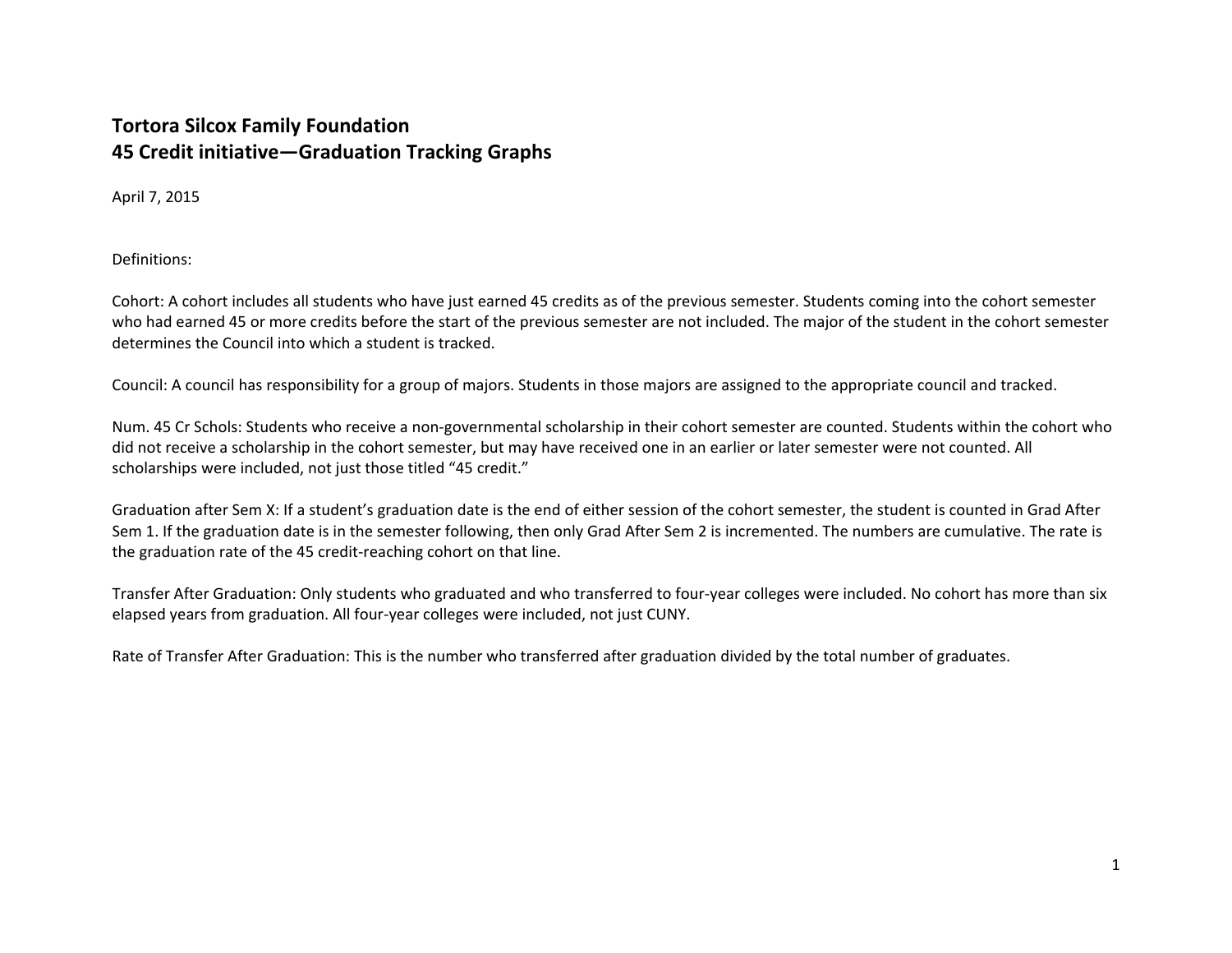|                           | 45+ Cr.       |                  | <b>Grad After</b> | <b>Cum Grad</b>  | <b>Cum Grad</b>  | <b>Cum Grad</b>  | <b>Cum Grad</b>  | <b>Cum Grad</b>              | <b>Transfer</b> | % Transfer   |
|---------------------------|---------------|------------------|-------------------|------------------|------------------|------------------|------------------|------------------------------|-----------------|--------------|
|                           | <b>Cohort</b> | <b>Num. 45</b>   | Sem 1             | After Sem        | <b>After Sem</b> | <b>After Sem</b> | <b>After Sem</b> | After Sem 6                  | After           | After        |
| Council                   | Fa 2009       | <b>Cr Schols</b> | (rate)            | $2$ (rate)       | $3$ (rate)       | 4 (rate)         | $5$ (rate)       | or Later (rate)              | Graduation      | Graduation   |
| <b>Business</b>           | 350           | 9                | 111 (32%)         | 213 (61%)        | 241 (69%)        | 261 (75%)        | 265 (76%)        | 279 (80%)                    | 166             | 59%          |
| Ed & Language Acquisition | 63            |                  | 11 (17%)          | 34 (54%)         | 43 (68%)         | 47 (75%)         | 49 (78%)         | 50 (79%)                     | 34              | 68%          |
| <b>Health Sciences</b>    | 249           | 5                | 64 (26%)          | 147 (59%)        | 169 (68%)        | 190 (76%)        | 196 (79%)        | 218 (88%)                    | 93              | 43%          |
| Humanities                | 71            |                  | 14 (20%)          | 42 (59%)         | 50 (70%)         | 57 (80%)         | 58 (82%)         | 61 (86%)                     | 36              | 59%          |
| Liberal Arts              | 172           | 3                | 54 (31%)          | 113 (66%)        | 122 (71%)        | 129 (75%)        | 131 (76%)        | 139 (81%)                    | 107             | 77%          |
| Social Science            | 9             |                  | 0(00%)            | 3 (33%)          | 6 (67%)          | 7 (78%)          | 7 (78%)          | 7 (78%)                      | 5               | 71%          |
| STEM                      | 122           | 5                | 23 (19%)          | 50 (41%)         | 63 (52%)         | 67 (55%)         | 70 (57%)         | 73 (60%)                     | 57              | 78%          |
| All                       | 1,036         | 22               | 277 (27%)         | 602 (58%)        | 694 (67%)        | 758 (73%)        | 776 (75%)        | 827 (80%)                    | 498             | 60%          |
|                           |               |                  |                   |                  |                  |                  |                  |                              |                 |              |
|                           |               |                  |                   |                  |                  |                  |                  |                              |                 |              |
|                           | 45+ Cr.       |                  | <b>Grad After</b> | <b>Cum Grad</b>  | <b>Cum Grad</b>  | <b>Cum Grad</b>  | <b>Cum Grad</b>  | <b>Cum Grad</b>              | <b>Transfer</b> | % Transfer   |
|                           | Cohort        | <b>Num. 45</b>   | Sem 1             | <b>After Sem</b> | <b>After Sem</b> | <b>After Sem</b> | <b>After Sem</b> | After Sem 6                  | After           | After        |
| Council                   | Sp 2010       | <b>Cr Schols</b> | (rate)            | $2$ (rate)       | $3$ (rate)       | 4 (rate)         | 5 (rate)         | or Later (rate)   Graduation |                 | Graduation   |
| <b>Business</b>           | 386           | 20               | 170 (44%)         | 251 (65%)        | 277 (72%)        | 290 (75%)        | 300 (78%)        | 311 (81%)                    | 227             | 73%          |
| Ed & Language Acquisition | 97            | 6                | 28 (29%)          | 44 (45%)         | 54 (56%)         | 63 (65%)         | 66 (68%)         | 71 (73%)                     | 55              | 77%          |
| <b>Health Sciences</b>    | 255           | 16               | 96 (38%)          | 162 (64%)        | 189 (74%)        | 200 (78%)        | 211 (83%)        | 228 (89%)                    | 96              | 42%          |
| Humanities                | 82            | 5                | 23 (28%)          | 36 (44%)         | 53 (65%)         | 59 (72%)         | 64 (78%)         | 67 (82%)                     | 39              | 58%          |
| <b>Liberal Arts</b>       | 193           | 4                | 66 (34%)          | 99 (51%)         | 117 (61%)        | 123 (64%)        | 128 (66%)        | 134 (69%)                    | 101             | 75%          |
| Social Science            | 21            | $\mathbf{1}$     | 8 (38%)           | 13 (62%)         | 17 (81%)         | 17 (81%)         | 17 (81%)         | 18 (86%)                     | 14              | 78%          |
| <b>STEM</b>               | 151           | 8                | 44 (29%)          | 73 (48%)         | 92 (61%)         | 99 (66%)         | 101 (67%)        | 104 (69%)                    | 78              | 75%          |
| All                       | 1,185         | 60               | 435 (37%)         | 678 (57%)        | 799 (67%)        | 851 (72%)        | 887 (75%)        | 933 (79%)                    | 610             | 65%          |
|                           |               |                  |                   |                  |                  |                  |                  |                              |                 |              |
|                           |               |                  |                   |                  |                  |                  |                  |                              |                 |              |
|                           | 45+ Cr.       |                  | <b>Grad After</b> | <b>Cum Grad</b>  | <b>Cum Grad</b>  | <b>Cum Grad</b>  | <b>Cum Grad</b>  | <b>Cum Grad</b>              | <b>Transfer</b> | % Transfer   |
|                           | Cohort        | <b>Num. 45</b>   | Sem 1             | After Sem        | <b>After Sem</b> | <b>After Sem</b> | <b>After Sem</b> | After Sem 6                  | After           | <b>After</b> |
| Council                   | Fa 2010       | <b>Cr Schols</b> | (rate)            | 2 (rate)         | 3 (rate)         | 4 (rate)         | $5$ (rate)       | or Later (rate)   Graduation |                 | Graduation   |
| <b>Business</b>           | 405           | 12               | 131 (32%)         | 272 (67%)        | 307 (76%)        | 318 (79%)        | 327 (81%)        | 339 (84%)                    | 238             | 71%          |
| Ed & Language Acquisition | 78            |                  | 10 (13%)          | 34 (44%)         | 49 (63%)         | 56 (72%)         | 56 (72%)         | 62 (79%)                     | 41              | 66%          |
| <b>Health Sciences</b>    | 222           |                  | 48 (22%)          | 137 (62%)        | 163 (73%)        | 182 (82%)        | 189 (85%)        | 199 (90%)                    | 82              | 41%          |
| Humanities                | 79            |                  | 18 (23%)          | 36 (46%)         | 46 (58%)         | 56 (71%)         | 57 (72%)         | 59 (75%)                     | 31              | 53%          |
| Liberal Arts              | 140           | $\overline{2}$   | 39 (28%)          | 82 (59%)         | 88 (63%)         | 91 (65%)         | 95 (68%)         | 99 (71%)                     | 75              | 77%          |
| Social Science            | 44            |                  | 10 (23%)          | 22 (50%)         | 27 (61%)         | 29 (66%)         | 29 (66%)         | 34 (77%)                     | 26              | 76%          |
| <b>STEM</b>               | 173           | 5                | 30 (17%)          | 80 (46%)         | 94 (54%)         | 113 (65%)        | 116 (67%)        | 121 (70%)                    | 87              | 72%          |
| All                       | 1,141         | 28               | 286 (25%)         | 663 (58%)        | 774 (68%)        | 845 (74%)        | 869 (76%)        | 913 (80%)                    | 580             | 64%          |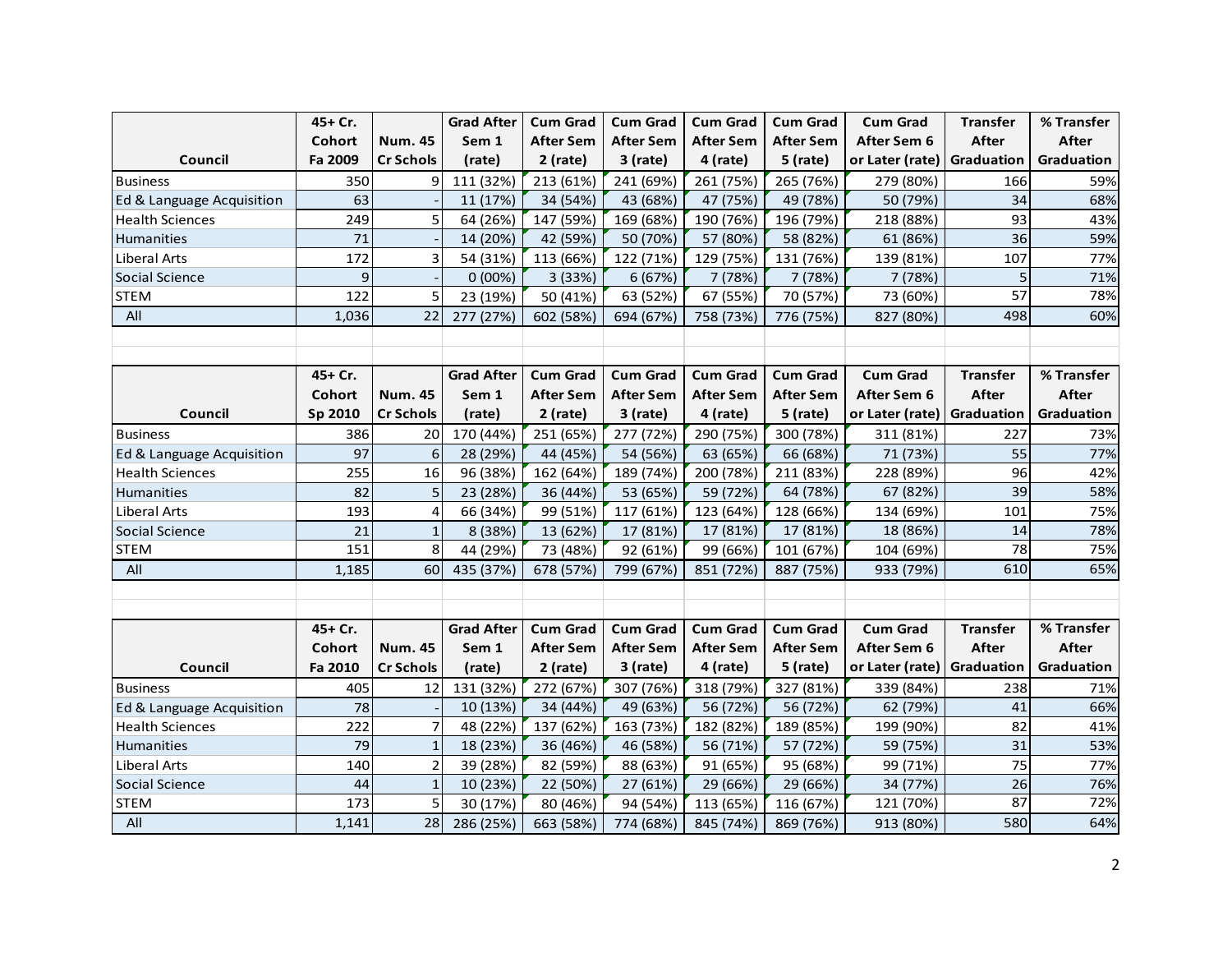|                           | 45+ Cr. |                  | <b>Grad After</b> | <b>Cum Grad</b>  | <b>Cum Grad</b>  | <b>Cum Grad</b>  | <b>Cum Grad</b>      | <b>Cum Grad</b>              | <b>Transfer</b> | % Transfer   |
|---------------------------|---------|------------------|-------------------|------------------|------------------|------------------|----------------------|------------------------------|-----------------|--------------|
|                           | Cohort  | <b>Num. 45</b>   | Sem 1             | After Sem        | After Sem        | <b>After Sem</b> | <b>After Sem</b>     | After Sem 6                  | <b>After</b>    | <b>After</b> |
| Council                   | Sp 2011 | <b>Cr Schols</b> | (rate)            | $2$ (rate)       | 3 (rate)         | 4 (rate)         | $5$ (rate)           | or Later (rate)              | Graduation      | Graduation   |
| <b>Business</b>           | 396     | 20               | 191 (48%)         | 261 (66%)        | 305 (77%)        | 310 (78%)        | 316 (80%)            | 325 (82%)                    | 212             | 65%          |
| Ed & Language Acquisition | 97      | $\overline{2}$   | 29 (30%)          | 51 (53%)         | 61 (63%)         | 65 (67%)         | 67 (69%)             | 72 (74%)                     | 52              | 74%          |
| <b>Health Sciences</b>    | 328     | 14               | 135 (41%)         | 192 (59%)        | 239 (73%)        | 257 (78%)        | 270 (82%)            | 281 (86%)                    | 113             | 40%          |
| Humanities                | 108     | 9                | 31 (29%)          | 51 (47%)         | 66 (61%)         | 70 (65%)         | 73 (68%)             | 79 (73%)                     | 44              | 57%          |
| <b>Liberal Arts</b>       | 164     | 7                | 57 (35%)          | 82 (50%)         | 99 (60%)         | 103 (63%)        | 109 (66%)            | 111 (68%)                    | 86              | 77%          |
| Social Science            | 80      | $\mathbf{1}$     | 35 (44%)          | 47 (59%)         | 51 (64%)         | 53 (66%)         | 56 (70%)             | 59 (74%)                     | 50              | 85%          |
| <b>STEM</b>               | 200     | 16               | 66 (33%)          | 98 (49%)         | 116 (58%)        | 118 (59%)        | 123 (62%)            | 126 (63%)                    | 104             | 83%          |
| All                       | 1,373   | 69               | 544 (40%)         | 782 (57%)        | 937 (68%)        |                  | 976 (71%) 1014 (74%) | 1053 (77%)                   | 661             | 63%          |
|                           |         |                  |                   |                  |                  |                  |                      |                              |                 |              |
|                           |         |                  |                   |                  |                  |                  |                      |                              |                 |              |
|                           | 45+ Cr. |                  | <b>Grad After</b> | <b>Cum Grad</b>  | <b>Cum Grad</b>  | <b>Cum Grad</b>  | <b>Cum Grad</b>      | <b>Cum Grad</b>              | <b>Transfer</b> | % Transfer   |
|                           | Cohort  | <b>Num. 45</b>   | Sem 1             | After Sem        | <b>After Sem</b> | <b>After Sem</b> | <b>After Sem</b>     | After Sem 6                  | <b>After</b>    | <b>After</b> |
| Council                   | Fa 2011 | <b>Cr Schols</b> | (rate)            | $2$ (rate)       | $3$ (rate)       | 4 (rate)         | $5$ (rate)           | or Later (rate)   Graduation |                 | Graduation   |
| <b>Business</b>           | 356     | 16               | 144 (40%)         | 259 (73%)        | 276 (78%)        | 286 (80%)        | 293 (82%)            | 297 (83%)                    | 175             | 59%          |
| Ed & Language Acquisition | 81      | $\overline{7}$   | 18 (22%)          | 44 (54%)         | 54 (67%)         | 58 (72%)         | 61 (75%)             | 62 (77%)                     | 46              | 74%          |
| <b>Health Sciences</b>    | 246     | 14               | 42 (17%)          | 138 (56%)        | 163 (66%)        | 181 (74%)        | 193 (78%)            | 198 (80%)                    | 81              | 41%          |
| Humanities                | 102     | 8                | 24 (24%)          | 45 (44%)         | 55 (54%)         | 65 (64%)         | 68 (67%)             | 70 (69%)                     | 39              | 57%          |
| Liberal Arts              | 142     | 3                | 50 (35%)          | 82 (58%)         | 87 (61%)         | 93 (65%)         | 96 (68%)             | 99 (70%)                     | 69              | 70%          |
| Social Science            | 98      | $\overline{7}$   | 38 (39%)          | 64 (65%)         | 71 (72%)         | 73 (74%)         | 76 (78%)             | 79 (81%)                     | 61              | 77%          |
| <b>STEM</b>               | 156     | 12               | 30 (19%)          | 86 (55%)         | 98 (63%)         | 102 (65%)        | 108 (69%)            | 111 (71%)                    | 70              | 63%          |
| All                       | 1,181   | 67               | 346 (29%)         | 718 (61%)        | 804 (68%)        | 858 (73%)        | 895 (76%)            | 916 (78%)                    | 541             | 59%          |
|                           |         |                  |                   |                  |                  |                  |                      |                              |                 |              |
|                           |         |                  |                   |                  |                  |                  |                      |                              |                 |              |
|                           | 45+ Cr. |                  | <b>Grad After</b> | <b>Cum Grad</b>  | <b>Cum Grad</b>  | <b>Cum Grad</b>  | <b>Cum Grad</b>      | <b>Cum Grad</b>              | <b>Transfer</b> | % Transfer   |
|                           | Cohort  | <b>Num. 45</b>   | Sem 1             | <b>After Sem</b> | <b>After Sem</b> | <b>After Sem</b> | <b>After Sem</b>     | After Sem 6                  | After           | <b>After</b> |
| Council                   | Sp 2012 | <b>Cr Schols</b> | (rate)            | $2$ (rate)       | $3$ (rate)       | 4 (rate)         | 5 (rate)             | or Later (rate)              | Graduation      | Graduation   |
| <b>Business</b>           | 370     | 26               | 216 (58%)         | 269 (73%)        | 293 (79%)        | 300 (81%)        | 305 (82%)            | 307 (83%)                    | 193             | 63%          |
| Ed & Language Acquisition | 82      | 7                | 20 (24%)          | 38 (46%)         | 54 (66%)         | 60 (73%)         | 62 (76%)             | 63 (77%)                     | 45              | 71%          |
| <b>Health Sciences</b>    | 357     | 17               | 111 (31%)         | 187 (52%)        | 224 (63%)        | 254 (71%)        | 275 (77%)            | 295 (83%)                    | 94              | 32%          |
| <b>Humanities</b>         | 130     | 8                | 58 (45%)          | 75 (58%)         | 92 (71%)         | 96 (74%)         | 103 (79%)            | 103 (79%)                    | 57              | 55%          |
| Liberal Arts              | 201     | $\overline{7}$   | 82 (41%)          | 112 (56%)        | 129 (64%)        | 138 (69%)        | 141 (70%)            | 144 (72%)                    | 101             | 71%          |
| Social Science            | 126     | 3                | 66 (52%)          | 85 (67%)         | 92 (73%)         | 100 (79%)        | 102 (81%)            | 103 (82%)                    | 77              | 75%          |
| <b>STEM</b>               | 169     | 10               | 59 (35%)          | 76 (45%)         | 93 (55%)         | 101 (60%)        | 102 (60%)            | 103 (61%)                    | 79              | 77%          |
| All                       | 1,435   | 78               | 612 (43%)         | 842 (59%)        | 977 (68%)        | 1049 (73%)       | 1090 (76%)           | 1118 (78%)                   | 646             | 58%          |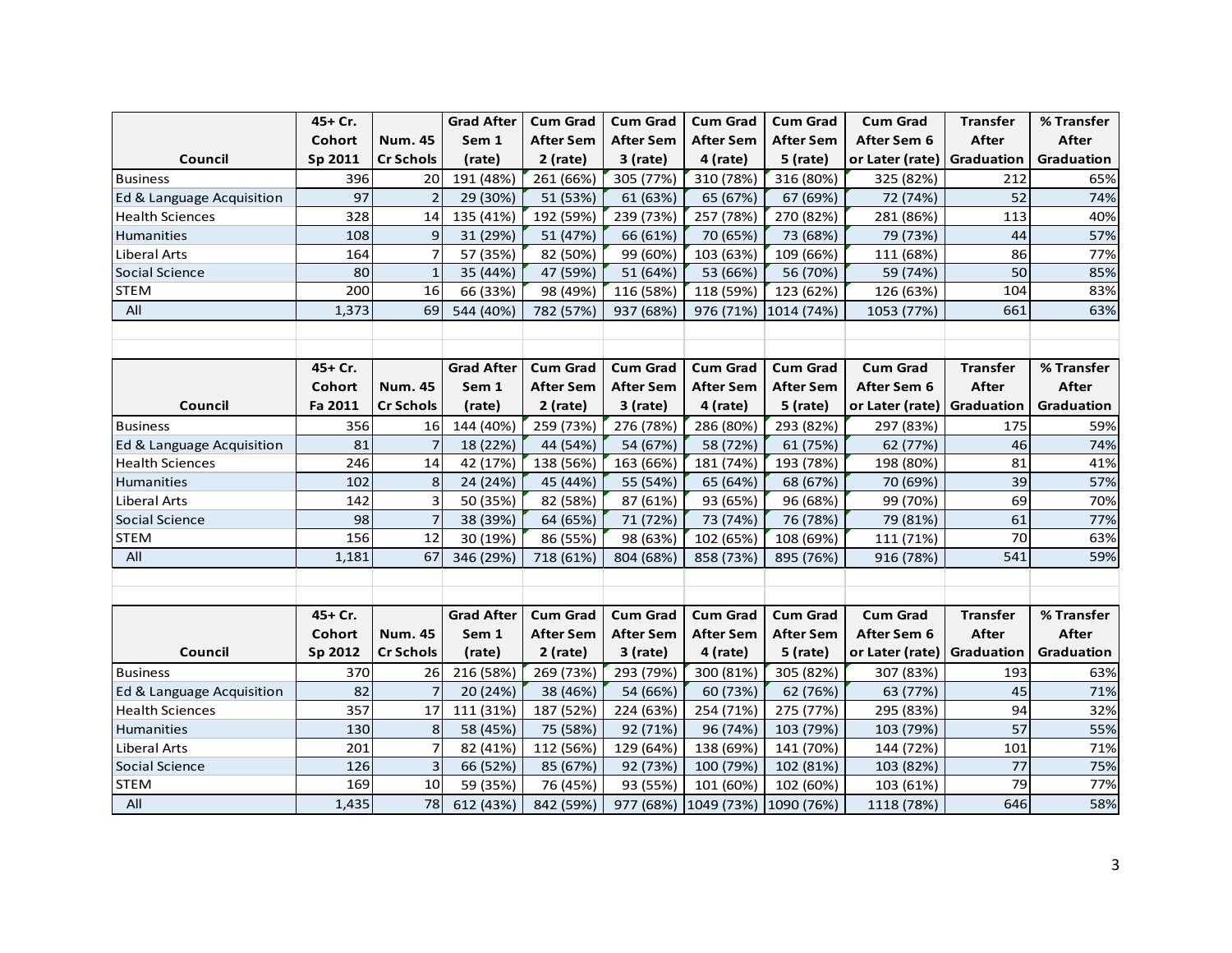|                           | 45+ Cr.       |                  | <b>Grad After</b> | <b>Cum Grad</b>  | <b>Cum Grad</b>  | <b>Cum Grad</b>  | <b>Cum Grad</b>  | <b>Cum Grad</b>              | <b>Transfer</b> | % Transfer        |
|---------------------------|---------------|------------------|-------------------|------------------|------------------|------------------|------------------|------------------------------|-----------------|-------------------|
|                           | Cohort        | <b>Num. 45</b>   | Sem 1             | <b>After Sem</b> | <b>After Sem</b> | <b>After Sem</b> | <b>After Sem</b> | After Sem 6                  | After           | After             |
| Council                   | Fa 2012       | <b>Cr Schols</b> | (rate)            | $2$ (rate)       | $3$ (rate)       | 4 (rate)         | 5 (rate)         | or Later (rate)   Graduation |                 | Graduation        |
| <b>Business</b>           | 367           | 23               | 153 (42%)         | 244 (66%)        | 267 (73%)        | 276 (75%)        | 282 (77%)        |                              | 163             | 59%               |
| Ed & Language Acquisition | 103           | 3                | 20 (19%)          | 48 (47%)         | 63 (61%)         | 74 (72%)         | 78 (76%)         |                              | 47              | 62%               |
| <b>Health Sciences</b>    | 190           | 15               | 31 (16%)          | 118 (62%)        | 136 (72%)        | 150 (79%)        | 156 (82%)        |                              | 62              | 41%               |
| Humanities                | 100           | 10               | 24 (24%)          | 57 (57%)         | 67 (67%)         | 71 (71%)         | 72 (72%)         |                              | 39              | 55%               |
| <b>Liberal Arts</b>       | 157           | 7                | 52 (33%)          | 98 (62%)         | 109 (69%)        | 110 (70%)        | 113 (72%)        |                              | 71              | 63%               |
| Social Science            | 128           | $\overline{7}$   | 51 (40%)          | 84 (66%)         | 92 (72%)         | 97 (76%)         | 100 (78%)        |                              | 66              | 66%               |
| <b>STEM</b>               | 159           | 9                | 37 (23%)          | 77 (48%)         | 91 (57%)         | 100 (63%)        | 104 (65%)        |                              | 65              | 64%               |
| All                       | 1,204         | 74               | 368 (31%)         | 726 (60%)        | 825 (69%)        | 878 (73%)        | 905 (75%)        |                              | 513             | 58%               |
|                           |               |                  |                   |                  |                  |                  |                  |                              |                 |                   |
|                           |               |                  |                   |                  |                  |                  |                  |                              |                 |                   |
|                           | 45+ Cr.       |                  | <b>Grad After</b> | <b>Cum Grad</b>  | <b>Cum Grad</b>  | <b>Cum Grad</b>  | <b>Cum Grad</b>  | <b>Cum Grad</b>              | <b>Transfer</b> | % Transfer        |
|                           | Cohort        | <b>Num. 45</b>   | Sem 1             | <b>After Sem</b> | <b>After Sem</b> | After Sem        | <b>After Sem</b> | After Sem 6                  | After           | After             |
| Council                   | Sp 2013       | <b>Cr Schols</b> | (rate)            | $2$ (rate)       | 3 (rate)         | 4 (rate)         | $5$ (rate)       | or Later (rate)   Graduation |                 | Graduation        |
| <b>Business</b>           | 384           | 34               | 200 (52%)         | 262 (68%)        | 295 (77%)        | 305 (79%)        |                  |                              | 179             | 59%               |
| Ed & Language Acquisition | 72            | 6                | 25 (35%)          | 33 (46%)         | 43 (60%)         | 46 (64%)         |                  |                              | 26              | 59%               |
| <b>Health Sciences</b>    | 215           | 22               | 82 (38%)          | 127 (59%)        | 163 (76%)        | 167 (78%)        |                  |                              | 42              | 25%               |
| Humanities                | 127           | 16               | 45 (35%)          | 69 (54%)         | 83 (65%)         | 86 (68%)         |                  |                              | 41              | 52%               |
| <b>Liberal Arts</b>       | 166           | 8                | 69 (42%)          | 105 (63%)        | 115 (69%)        | 121 (73%)        |                  |                              | 68              | 58%               |
| Social Science            | 163           | 9                | 60 (37%)          | 84 (52%)         | 104 (64%)        | 110 (67%)        |                  |                              | 76              | 72%               |
| <b>STEM</b>               | 169           | 16               | 37 (22%)          | 70 (41%)         | 90 (53%)         | 95 (56%)         |                  |                              | $\overline{57}$ | 62%               |
| All                       | 1,296         | 111              | 518 (40%)         | 750 (58%)        | 893 (69%)        | 930 (72%)        |                  |                              | 489             | 54%               |
|                           |               |                  |                   |                  |                  |                  |                  |                              |                 |                   |
|                           |               |                  |                   |                  |                  |                  |                  |                              |                 |                   |
|                           | 45+ Cr.       |                  | <b>Grad After</b> | <b>Cum Grad</b>  | <b>Cum Grad</b>  | <b>Cum Grad</b>  | <b>Cum Grad</b>  | <b>Cum Grad</b>              | <b>Transfer</b> | % Transfer        |
|                           | <b>Cohort</b> | <b>Num. 45</b>   | Sem 1             | <b>After Sem</b> | <b>After Sem</b> | <b>After Sem</b> | <b>After Sem</b> | After Sem 6                  | After           | After             |
| Council                   | Fa 2013       | <b>Cr Schols</b> | (rate)            | $2$ (rate)       | 3 (rate)         | 4 (rate)         | 5 (rate)         | or Later (rate)              | Graduation      | <b>Graduation</b> |
| <b>Business</b>           | 293           | 30               | 141 (48%)         | 209 (71%)        | 223 (76%)        |                  |                  |                              | 122             | 57%               |
| Ed & Language Acquisition | 92            | 4                | 23 (25%)          | 61 (66%)         | 66 (72%)         |                  |                  |                              | 35              | 56%               |
| <b>Health Sciences</b>    | 167           | 17               | 24 (14%)          | 104 (62%)        | 112 (67%)        |                  |                  |                              | 24              | 22%               |
| Humanities                | 91            |                  | 23 (25%)          | 56 (62%)         | 62 (68%)         |                  |                  |                              | 21              | 36%               |
| Liberal Arts              | 155           | 9                | 61 (39%)          | 108 (70%)        | 115 (74%)        |                  |                  |                              | 59              | 52%               |
| Social Science            | 147           | 8                | 52 (35%)          | 92 (63%)         | 105 (71%)        |                  |                  |                              | 61              | 64%               |
| <b>STEM</b>               | 155           | 15               | 37 (24%)          | 83 (54%)         | 95 (61%)         |                  |                  |                              | 39              | 43%               |
| All                       | 1,100         | 83               | 361 (33%)         | 713 (65%)        | 778 (71%)        |                  |                  |                              | 361             | 49%               |